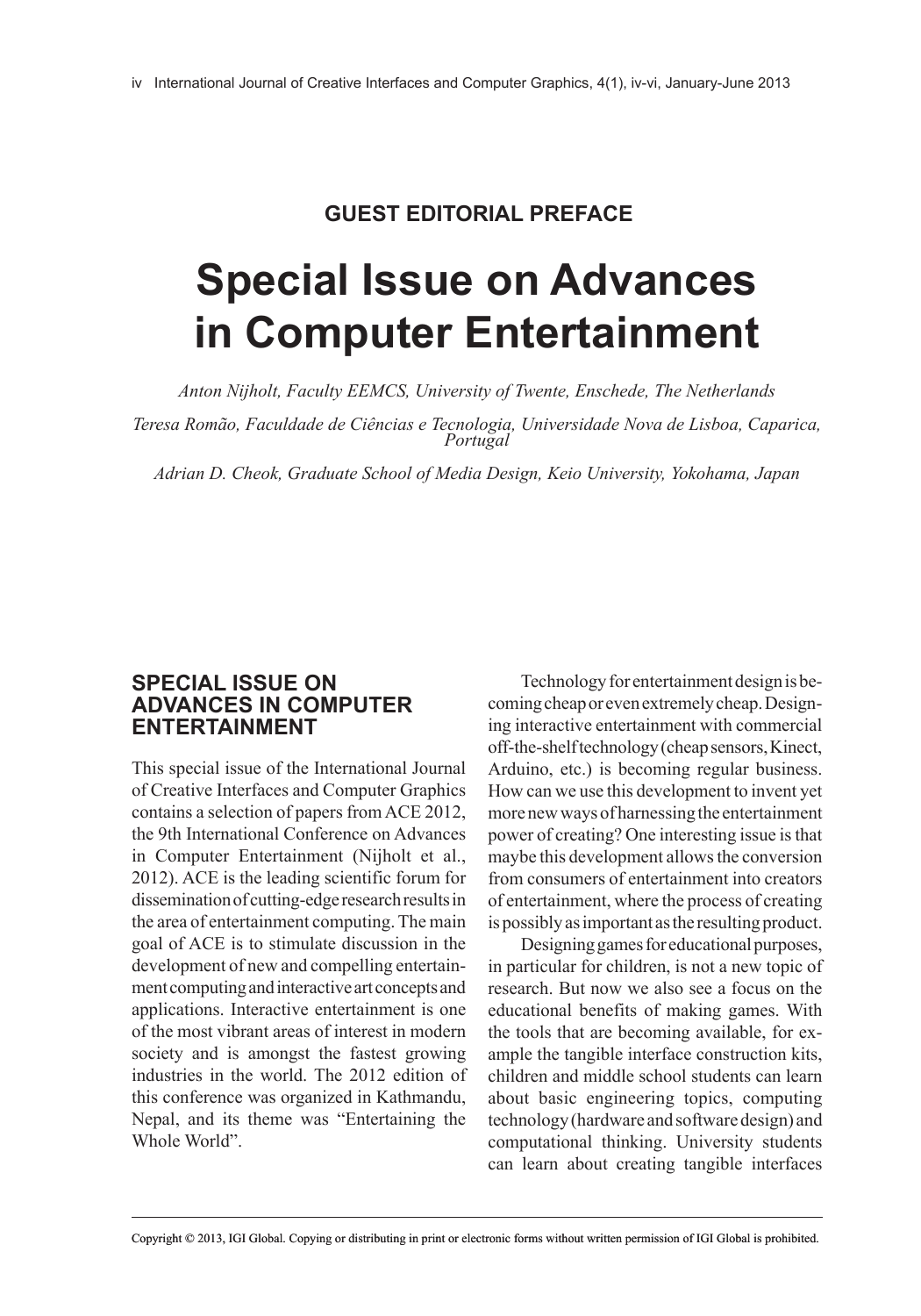and creating interactive media in general. Artists can use such tools to create interactive art installations. Interactive art or interactive play systems can be developed for exhibitions or other events can be developed with a lifespan of days or weeks, rather than have such installations developed for a long-term museum exposition. Obviously, this development has benefitted from ideas about interface design and (physical) interaction technologies based on research efforts from the previous decades and commercialized by companies such as Microsoft, Nintendo, and Sony. On the other hand, Sploder (http://www.sploder.com/) is a game design platform for parents and teachers that allows the development of platform or shooter videogames. It is not difficult to imagine that such design platforms will be offered for (young) video gamers to make or personalize existing games. Creative gamers can take care that their preferences become available in the content and the challenges of the game (personalization) and can, in cooperation with other gamers, create new game content and challenges.

These views and approaches can be found in the papers of this special issue. More concretely, topics that are discussed are (1) finger gestures to configure multi-display environments using mobile devices, (2) tactile feedback that accompanies page turning and page turning animations for an e-reader device, (3) using visual and auditory cues to simulate a train ride, for example, in a foreign country, and (4) the automatic generation of game content and (platform) game levels.

## **PAPERS IN THIS ISSUE**

Authors of some of the best papers from ACE 2012 have been asked to update and improve their papers to be included in this special issue. Four representative papers have been chosen that fit with the mission of the International Journal of Creative Interfaces and Computer Graphics.

The first paper of this selection is "Using Pinching Gesture to Relate Applications Running on Discrete Touch-Screen" by Takashi

Ohta and Jun Tanaka. The authors present a way to configure (and reconfigure) a set of mobile devices (smartphones or tablet PCs) such that they can be used as a multi-display. Interestingly, the layout of the displays can be changed interactively, that is, while an application is running. Devices can be linked or connections can be broken using the touch screens of the devices and some intuitive finger gestures. However, devices are not only connected, but the displayed content also gets distributed over the displays. The design of the system is discussed and so are some applications. As an example, a graphical object can move between connected displays and having the possibility to interact with such an object or objects from many different displays can inspire the design of many interesting games. Such applications have been presented to audiences and audience feedback is also presented in this paper.

The second paper is "Paranga: An Electronic Flipbook that Reproduces Riffling Interaction", by Yuichi Itoh, Hiroyuki Kidokoro and Kazuyuki Fujita. One of the advantages of e-Books is of course the possibility to have our complete library stored on an e-Reader device, taking our library with us and extending it with new books wherever we are and whenever we want. We also have the possibility to annotate our collection with personal notes or comments from others. However, the physical sensation of reading a book, in particular texture and turning pages is not there. Obviously, page turning animations can be provided. This paper is devoted to adding physical page turning experiences to e-Book reading. The Paranga system that has been developed by the authors provides such experiences by embedding an e-Reader in a book-like device with a bending sensor and motor that controls a rotatable roller with pieces of real paper that provide not only auditory feedback, but also tactile feedback to the thumb of the reader. The speed of page turning depends on the bending of the book device and it can be stopped by thumb pressure. The page turning speed can be increased to a flipbook animation. User feedback obtained from interactive flipbook installations is reported.

Copyright © 2013, IGI Global. Copying or distributing in print or electronic forms without written permission of IGI Global is prohibited.